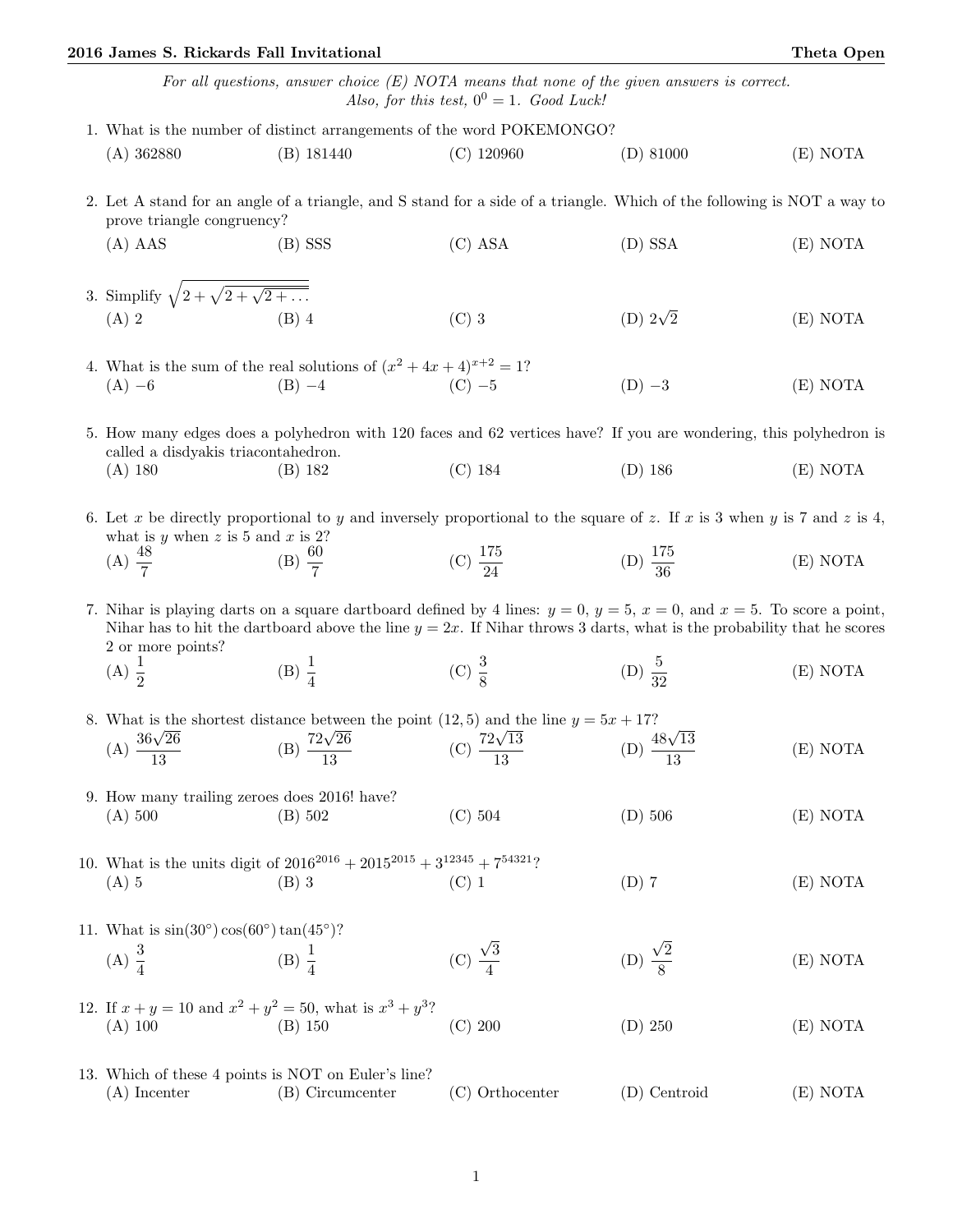14. Find the sum of the two abscissas and 2 times both of the ordinates of the intersection of the following equations:

$$
y = x^{2} + 4x - 2
$$
  
y = 3x + 4  
(A) 4  
(B) 5  
(C) 6  
(D) 7  
(E) NOTA

- 15. What is the converse of the inverse of the contrapositive of the statement, "If you are a nerd, then you play Pokemon GO."?
	- (A) "If you aren't a nerd, then you don't play Pokemon GO."
	- (B) "If you don't play Pokemon GO, then you aren't a nerd."
	- (C) "If you are a nerd, then you play Pokemon GO."
	- (D) "If you play Pokemon GO, then you are a nerd."
	- (E) NOTA
- 16. Find the remainder when  $5x^6 + 7x^5 x^4 + 12x^3 4x^2 + 6$  is divided by  $x 1$ . (A) −13 (B) 20 (C) 25 (D) 30 (E) NOTA

17. Compute the area of the convex polygon with vertices at the points  $(0, 0), (3, 4), (2, 7), (-3, 5),$  and  $(-6, 1)$ . (A) 71 (B)  $\frac{71}{2}$  (C)  $\frac{21}{2}$  (D)  $-\frac{21}{2}$  $\frac{21}{2}$  (E) NOTA

- 18. The operation & is defined as  $a\&b = \frac{a^2}{l}$  $\frac{u^2}{b} + \frac{b^2}{a}$  $\frac{a}{a}$ . Find  $(1\&3) \cdot (4\&2)$ . (A) 84 (B) 87 (C) 80 (D) 86 (E) NOTA
- 19. What is the sum of the elements of the first 12 rows of Pascal's Triangle if the first row has 1 element? (A) 8191 (B) 4095 (C) 8190 (D) 4094 (E) NOTA

20. If you are picking letters from a bag that has the letters A-J in it with replacement, what is the expected number of times you would need to draw a letter before you have picked one of each letter?

- (A) 10 (B)  $\frac{275}{7}$  $(C) \frac{9901}{252}$  $(D) \frac{4951}{126}$ (E) NOTA
- 21. What is the sum of the coefficients of the expansion of  $(w + 3x + 7y 9z)^6$ ? (A) 1 (B) 2 (C) 64 (D) 729 (E) NOTA
- 22. Find the determinant of the following matrix:  $\lceil$  $\Big\}$ 1 0 0 0 2 1 0 3 3 5 2 1 9 3 7 4 1  $\begin{matrix} \phantom{-} \end{matrix}$ . (A) 88 (B) −88 (C) 86 (D) −86 (E) NOTA
- 23. Mr. Harrington leaves his house to go walk in a forest. He leaves his house and walks 6 miles west, 10 miles north,  $4\sqrt{2}$  miles southeast at a 45<sup>°</sup> angle, 10 miles west, and 3 miles north. How far away is he from his house? All answers are given in miles.<br>
(A) 15 (B) 20 (C)  $\sqrt{ }$ (C)  $\sqrt{215}$  (D)  $5\sqrt{10}$  $(E)$  NOTA
- 24. What is the sum of this sequence:  $\frac{1}{2}$ ,  $\frac{1}{3}$  $\frac{1}{3}, \frac{1}{6}$  $\frac{1}{6}, \frac{1}{6}$  $\frac{1}{6}, \frac{1}{18}$  $\frac{1}{18}, \frac{1}{12}$  $\frac{1}{12} \cdots$ (A) 1 (B)  $\frac{17}{12}$ (C) 2 (D)  $\frac{31}{12}$ (E) NOTA